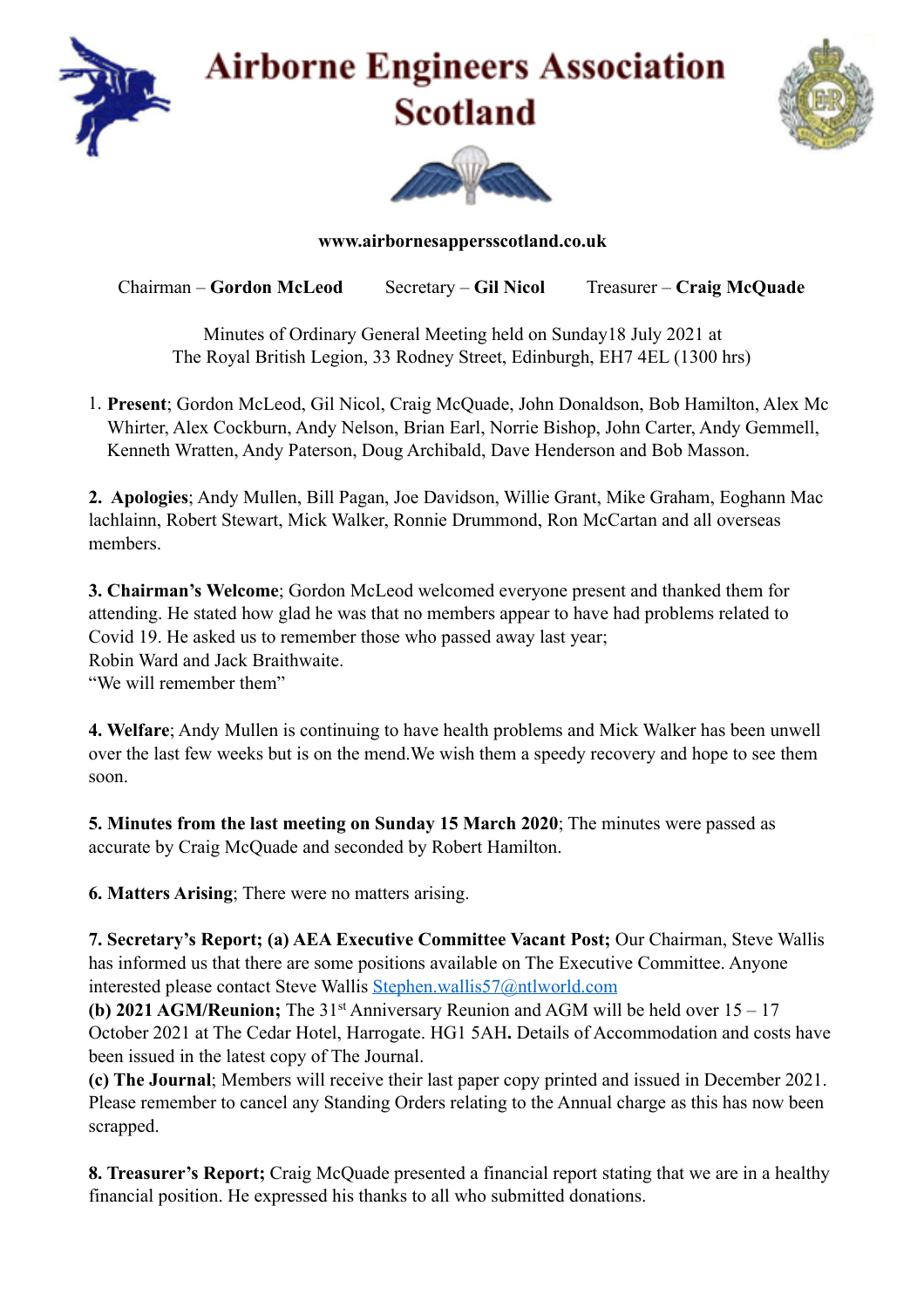**9. Webmaster's Report;** John Donaldson informed the members that all is well with our website and we are still receiving hits. He is still updating our website on a regular basis.

**10. Future Meetings;** All future meetings will be held on the 3rd Sunday of the month, commencing Sunday 18 July 2021. Meetings will commence at 1300hrs except for our A.G.M. which will commence at 1230hrs.

We will be meeting in the downstairs Small Lounge as some members are finding it difficult using the stairs to the Upper Room.

**11. A.O.C.B. (a) Cromwell Lock Memorial Service 2021 (Newark);** This will be held at Cromwell Lock on Sunday 26 September 2021.

(**b) Cromwell Lock Memorial Service 2021(Grangemouth)**;This will be held at Zetland Park, Grangemouth on Sunday 26 September 2021 at 1045hrs. The format will depend on Coronavirus restrictions and also progress made by the contractor carrying out alteration around the memorials. At the moment we propose to hold the service along the same lines as previous years with everyone retiring to The Royal British Legion, Grangemouth for refreshments.

**(c) Falkirk District Council –** F..D.C. have designed a flag incorporating various organisations that use Zetland Park for various reasons.We are represented by a set of Parachute wings with the words "Royal Engineers (v) underneath.

There was no charge for this flag however AEA Scotland donated towards the cost of the alterations around the memorial.

**(d) Erskine Homes;** Brian Earl proposed we donate the sum of £100.00 towards this wonderful institution, this was seconded by Bob Hamilton. Accordingly our Treasurer will attend to this duty. **(e) Annual Branch Lunch**; In view of the current situations regarding Covid 19 it was agreed to leave this until 2022. A venue and date will be decided at a later date.

**(f) Rededication of Cpl. Scott Wilson's New Headstone**; There will be a rededication service held at Edinburgh Eastern Cemetery on Saturday 31 July 2021 commencing at 1645hrs. After the ceremony we will retire to The Drivers Sports & Social Club (Taxi Club), 24 Beaverhall Road, Leith, EH7 4JE.

Dress Code will be Beret, Blazer (or suit) slacks, shirt and tie.

There will be a finger buffet served commencing at approx.1900hrs the cost of which will be borne by AEA Scotland

Airborne Engineers Association Executive approached our committee and asked us to host this event on their behalf. They also offered financial assistance which we politely declined. We are pleased that they offered but we feel that we can manage this on our own.

The Committee members had put by a sum of money toward the overall cost, however, some of the Branch Members felt that the total cost should come from Branch funds and not from any individuals pocket.This was put to the members and they voted by a large majority that the cost should come from our branch funds.

 The committee members have now donated the sum of money to the branch funds and it was agreed that our Secretary would be given a cash float on the day to cover costs.

The committee are organising 6 seater taxis to transfer members from the cemetery to the Venue (Taxi Club).

The evening will end at 2300hrs in accordance with Scottish Government Covid Restrictions.

**(g) Scott Wilson-12 June 2021;** Mick Walker and Douglas Archibald visited Scotts grave and had a minutes silence.We thank them for carrying out this duty on behalf of AEA Scotland.

**(h) Remembrance Parade, London—Sunday 7 November 2021;** There are 4 tickets available for